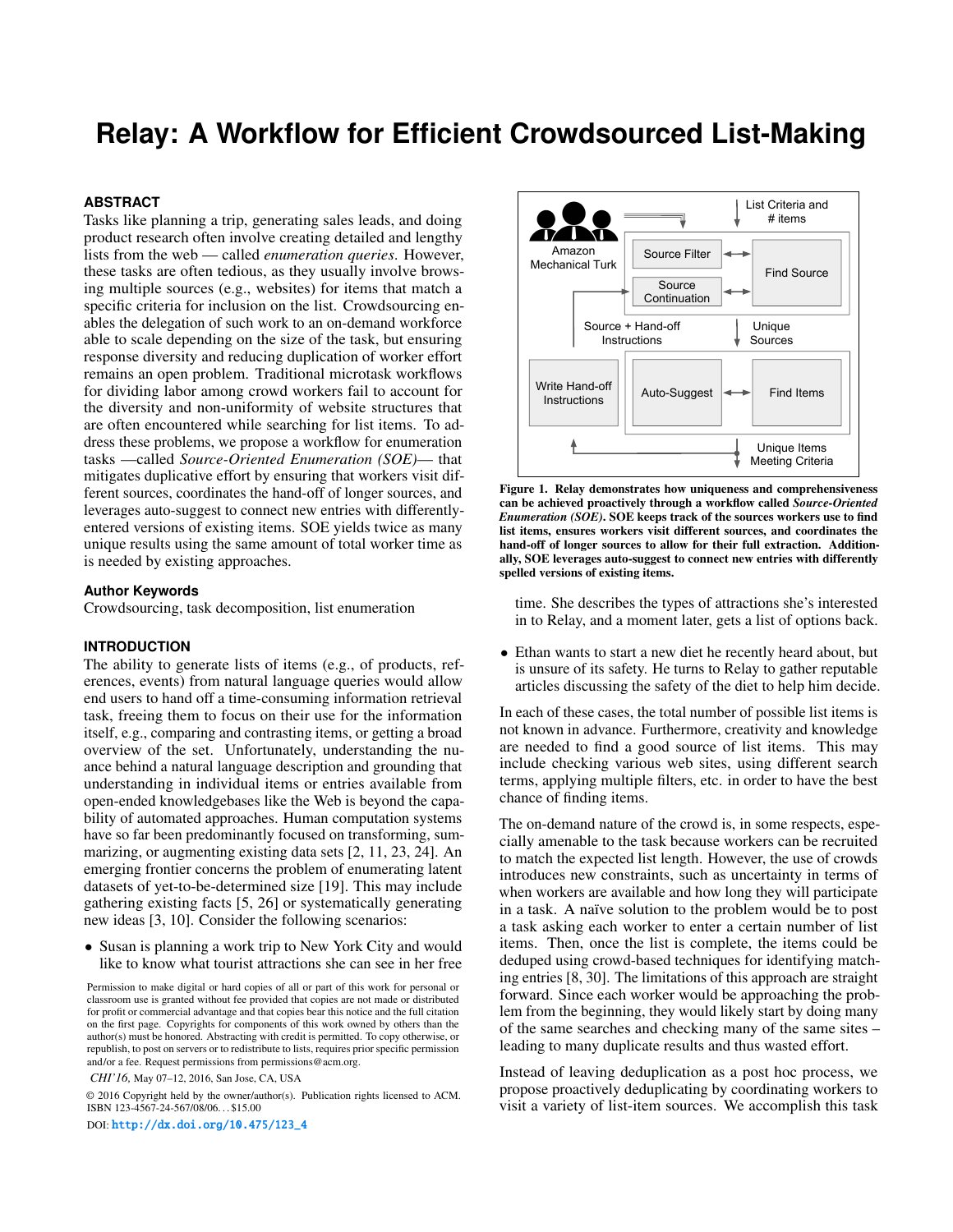| List of what?                                                                                                                                                                                                                                                                                                                                                                                                                                                                                                                                         |            |                          |                |
|-------------------------------------------------------------------------------------------------------------------------------------------------------------------------------------------------------------------------------------------------------------------------------------------------------------------------------------------------------------------------------------------------------------------------------------------------------------------------------------------------------------------------------------------------------|------------|--------------------------|----------------|
| (plural noun phrase)<br>publications, articles, and blog posts about food safety                                                                                                                                                                                                                                                                                                                                                                                                                                                                      |            |                          |                |
| Criteria<br>markdown help                                                                                                                                                                                                                                                                                                                                                                                                                                                                                                                             |            |                          |                |
| The main focus must be on food safety, not as a side focus                                                                                                                                                                                                                                                                                                                                                                                                                                                                                            |            |                          |                |
| * For *date* enter the date the publication/article/blog was published or posted<br>* For *title* enter the published title or blog post name **without the author, publisher, or blog<br>post username included** (e.g. *fred fred burger; green beans are the hidden killer* should not<br>include *fred fred burger:*)<br>* For *author* enter the author's name or the lead author (if there are multiple)<br>* For *publication* enter the entire publisher's name. If an acronym, type out the whole name<br>(e.g. *World Health Organization*) |            |                          |                |
| <b>Fields</b><br><b>Name</b>                                                                                                                                                                                                                                                                                                                                                                                                                                                                                                                          | Type       | <b>Is Kev Component</b>  | Is Kev         |
| 1.<br>date                                                                                                                                                                                                                                                                                                                                                                                                                                                                                                                                            | date<br>۰. | $\overline{\mathcal{L}}$ |                |
| $\mathcal{P}$<br>title (required)                                                                                                                                                                                                                                                                                                                                                                                                                                                                                                                     | text       |                          | $\circledcirc$ |
| 3<br>author                                                                                                                                                                                                                                                                                                                                                                                                                                                                                                                                           | text       | $\overline{\mathcal{L}}$ |                |
| 4.<br>publication                                                                                                                                                                                                                                                                                                                                                                                                                                                                                                                                     | text<br>▼  | $\overline{\mathcal{L}}$ |                |
| 5.                                                                                                                                                                                                                                                                                                                                                                                                                                                                                                                                                    | text       | $\overline{\mathcal{L}}$ |                |
| Price<br>Reward: \$0.30<br>per item<br>Target: 200<br>items                                                                                                                                                                                                                                                                                                                                                                                                                                                                                           |            | Items per HIT: 5         | (minimum)      |

<span id="page-1-0"></span>Figure 2. Relay job specification interface

by orienting HITs around sources of list items first, then by the list items themselves. Our approach draws boundaries between sources when they would otherwise be unclear (due to varying website structures) by enabling workers to define them according to where items are found —whether they are the different parts of a website, different websites, or even within search results. This decomposition strategy enables workers to complete as much or little work as they wish, be paid per item that they were able to contribute, and allow for future workers to pick up where they left off.

Even if every worker checked different sources there would still be duplication due to the same item being listed among multiple of them. Variation in spelling and synonyms makes eliminating the duplication after the items are entered a computational challenge in itself. Rather than resolving them after the fact, we propose making use of worker's knowledge of their items to deduplicate at the time of entry.

We created Relay to embody these ideas into an interface for coordinating paid crowd workers on Amazon Mechanical Turk to create lists. We are interested in building lists of items that are of factual nature. Creative generation of subjective lists (e.g., "things you can do with a brick") is out of the scope of this paper.

The key contributions of this paper are:

- A workflow for the list enumeration task called *Source-Oriented Enumeration (SOE)* that controls the sources workers visit, leverages auto-suggest clicks to reduce duplication in the final output (while ensuring fair pay to workers), and enables fruitful (long) information sources to be fully leveraged via iterative extraction.
- Relay, a system that implements SOE in order to evaluate and illustrate the design details needed to make it work.
- An evaluation measuring Relay's effectiveness at ensuring comprehensiveness and uniqueness of list items.

### **RELATED WORK**

Our work builds on prior work in crowdsourced enumeration queries and other crowdsourced web searching tasks. Enumer-



<span id="page-1-1"></span>Figure 3. Relay prompt for search result information

ation queries were first established as a means to overcome the closed-world assumption that exists in relational databases (i.e., the assumption that information not in the database does not exist) [\[5\]](#page-9-1). CrowdDB was the first system to use the crowd for this purpose, using worker's web searching skills to find items fitting a criteria to be added to the database. At the same time, the system Qurk was introduced to efficiently use crowd workers for other database operations like filters and joins [\[15\]](#page-10-7). Later work by Trushkowsky et al. further explored challenges associated with not knowing the size of queries ahead of time by creating algorithms to predict them based on the rate at which crowd workers find unique items [\[26\]](#page-10-4). These works have found success in using crowd workers to overcome the challenges associated with collecting data from external sources, but the workflows needed to coordinate workers across these sources remain non-existent.

### **Entity Resolution**

Going to external sources for data opens up the possibility of entering duplicate entries, motivating much work to prevent or connect these items. In the context of relational databases, many have proposed using computational or crowd-based techniques as a deduplication post-processing step to data entry [\[4,](#page-9-3) [6,](#page-9-4) [30,](#page-11-0) [31\]](#page-11-1). These methods, however, can be costly and the use of people to collect data introduces the possibility of preventing duplication in the first place. Motivated by this idea, Trushkowsky et al. proposed a "negative suggest" that prevents crowd workers from entering list items that match items already collected [\[27\]](#page-10-8). While this method leads to far less duplication, no method exists to assist workers in finding a website that has not already been exhausted and the question of how to incentivize workers to continue searching after the obvious set of list items has been added remains unanswered.

#### **Crowdsourced Filtering and Data Completion**

In parallel to the enumeration task, the crowd has been used to overcome limitations in other data manipulation tasks such as filtering and completion [\[18,](#page-10-9) [21\]](#page-10-10). For example, Parameswaran et al.'s DataSift system was able to complete queries that contain non-texual fragments to filter image, video, and product search results [\[20\]](#page-10-11). They proposed a workflow that divides work according to API-related tasks such as formulating search queries and reviewing specific search results. When an API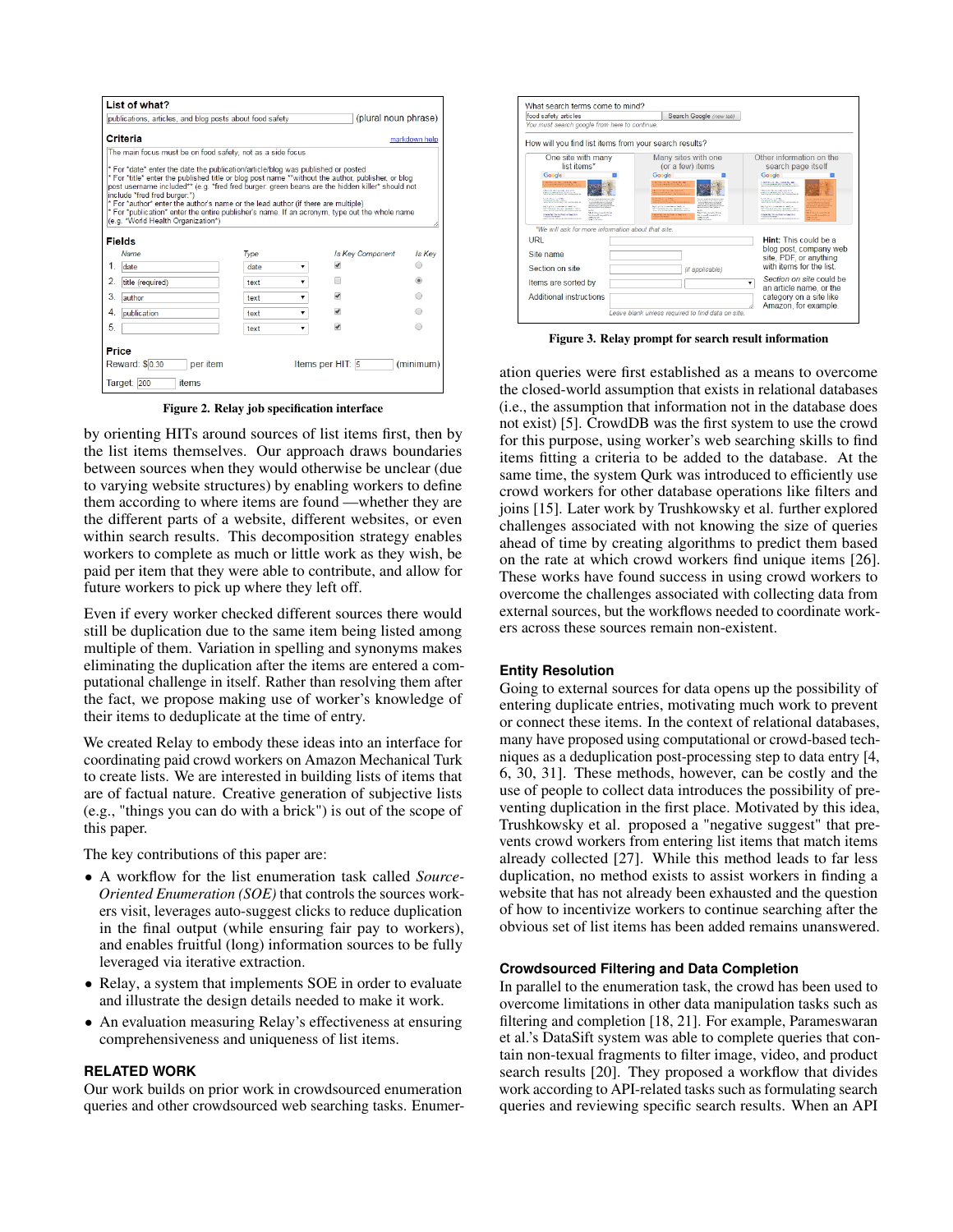| Search for publications, articles, and blog posts about food safety                                                                                                      |                       |                                                                                                                                       |                      |  |
|--------------------------------------------------------------------------------------------------------------------------------------------------------------------------|-----------------------|---------------------------------------------------------------------------------------------------------------------------------------|----------------------|--|
| <b>Requester: You</b><br><b>Qualifications Required: None</b>                                                                                                            | <b>Reward: \$1.50</b> | HITs Available: 16                                                                                                                    | Duration: 60 minutes |  |
|                                                                                                                                                                          |                       |                                                                                                                                       |                      |  |
|                                                                                                                                                                          |                       | We are creating a list of publications, articles, and blog posts about food safety meeting the following criteria:                    |                      |  |
| The main focus must be on food safety, not as a side focus                                                                                                               |                       |                                                                                                                                       |                      |  |
| • For <i>date</i> enter the date the publication/article/blog was published or posted<br>burger: green beans are the hidden killer should not include fred fred burger:) |                       | • For title enter the published title or blog post name without the author, publisher, or blog post username included (e.g. fred fred |                      |  |

- For *author* enter the author's name or the lead author (if there are multiple)
- For publication enter the entire publisher's name. If an acronym, type out the whole name (e.g. World Health Organization)

Figure 4. AMT HIT job criteria for Relay

is not available and relevant items can only be found in websites from a general web search, no workflow exists to draw meaningful divisions of labor.

Additionally, the crowd has been used to add columns or fill-in missing cells of existing datasets [\[22\]](#page-10-12). Park and Wisdom's CrowdFill system completed this task with a table interface that allows workers to fill-in missing cells [\[32\]](#page-11-2). They explored quality control methods that allowed workers to up/down vote responses from other workers. When list items are present, they can serve as a natural task decomposition boundary, but efficient decomposition without these items remains hard.

# **Collaborative Web Search and Question Answering**

The task of list-making can be thought of as a form of collaborative search. Prior work has focused primarily on collocated searchers [\[1,](#page-9-5) [16,](#page-10-13) [17\]](#page-10-14), although some of the problems associated with crowd-based search have also been explored. For example, Chorus is a crowd-based conversational agent that successfully used real-time crowds to answer simple questions [\[13\]](#page-10-15). Later work by Gouravajhala et al. explored how to maintain context of prior dialog by keeping a memory of important points in conversation [\[7\]](#page-9-6). These agents, however, are still limited in their ability to answer questions to what workers can find independently. The task of coordinating multiple workers to complete different parts of these queries is still unexplored.

# **RELAY**

In this section we introduce Relay, a system that implements SOE to complete the list enumeration task. At a high level, Relay enables individuals and organizations alike to describe the format, criteria, topic, and per-item reward of a list where it then employs workers from the crowdsourcing platform Amazon Mechanical Turk (AMT) to create it.

Enumeration tasks can be broken down into two steps: 1) find a source, then 2) find list items, both completed by a single crowd worker (as outlined by the two large boxes in Figure [1\)](#page-0-0). As in the baseline method, our workflow also uses a single crowd worker to complete theses steps, but we build upon it by adding three interactive components and an additional step. Two of these components, the source filter and source continuation, interact with the worker to ensure they find a unique source and fully extract existing sources. The auto-suggest component interacts with the worker to increase system-level prediction of the number of unique output. We

<span id="page-2-0"></span>add an additional task, to write hand-off instructions, to ensure a high-quality transition of sources between workers.

# **Design Considerations**

Relay is designed with the knowledge that crowd worker's incentives can play a large role in shaping the quality and efficiency of their work [\[9,](#page-10-16) [14,](#page-10-17) [29\]](#page-10-18). For this reason, we curated our HITs so that incentives would align with efficient acquisition of list items by doing the following:

- 1. *Workers find list items from their own sources.* Contrary to a divide-and-conquer style workflow that might ask some workers to find sources and others to find list items, Relay asks workers to complete a portion of each subtask (find a source and find list items). This design choice encourages workers to be creative, find proliferate sources, and draw distinctions between sources on meaningful boundaries (between search terms, websites, and parts of websites).
- 2. *Workers are paid per item.* Paying workers a fixed rate per list item encourages them to optimize the rate at which they find items, aligning with our goal of maximized efficiency.

# **End User Interaction**

When a requester uses Relay to build a list, she first makes her way to Relay's job specification form (Figure [2\)](#page-1-0). On the form, she specifies her list topic, more specific criteria, list item format, the number of items she wants, and how much she is willing to pay per item. In this way, she knows the most money that will be spent to make the list, making the challenge to maximize the value of the money she invested.

Once the requester is finished, the system posts several Human Intelligence Tasks (HITs) to AMT. Relay posts up to five HITs in parallel per list, re-posting HITs as workers submit them. While our system limits concurrent work, future systems could allow for more or less parallel HITs depending on the number of desired items and according to the time and cost constraints.

# **Worker Interaction**

Workers that accept the HIT will see instructions explaining both the list topic and the more specific criteria as described by the requester on the job specification form (Figure [4\)](#page-2-0). For example, the list topic "US coffee brands" had criteria that list items must be sold in whole bean or ground bean form and can be purchased in US grocery or retail stores. The criteria also explained the various fields that workers were expected to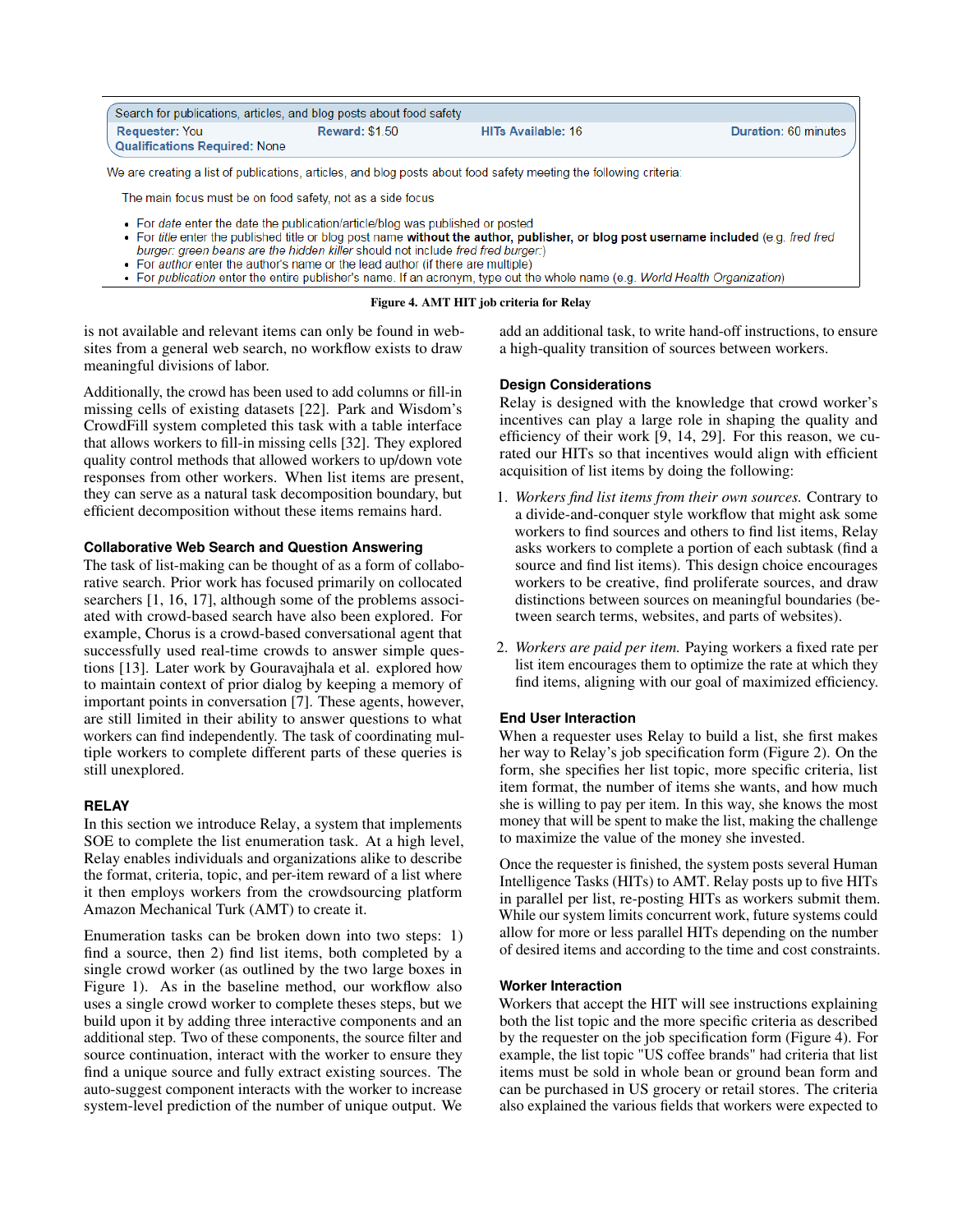| title (required) | author | date | publication    |                                                                                                                                                           |
|------------------|--------|------|----------------|-----------------------------------------------------------------------------------------------------------------------------------------------------------|
| $1.$ FDA         |        |      | new york times | See the item you are entering? Click to                                                                                                                   |
|                  |        |      |                | autofill<br>F.D.A. Proposes a Limit on Arsenic in Rice                                                                                                    |
|                  |        |      |                | Cereal for Babies, Catherine Saint Louis,<br>04/01/2016. The New York Times                                                                               |
| -4.              |        |      |                | Dole Knew About Listeria Problem at Salad                                                                                                                 |
| 5.               |        |      |                | Plant, F.D.A. Report Says, Stephanie<br>Strom, 04/29/2016, The New York Times<br>Besides saving typing, this helps us connect<br>duplicate/related items. |

<span id="page-3-0"></span>Figure 5. Prior list items are shown beside the editing interface in Relay. Clicking these saves the worker keystrokes and enables us to connect duplicate or related entries since they will have the same spelling.

gather about each item. For example, workers were expected to gather the name and the URL of the coffee brand's website.

#### *Controlling worker's sources*

To coordinate workers to use a *diverse* set of sources, Relay retains memory about how workers find list items. Relay records information about the search made, how list items were gathered from the search results page, and the specific website that was used to find list items (Figure [3\)](#page-1-1). It does this by orienting its interface around sources of information (instead of entries to the list) and requires workers to record how they make their search. A source can be anything where list items are found including a section of a website, an entire website, or even search results. To find a source, workers are required to use a search engine. They can move back and forth between a separate browser tab and Relay's interface. Our goal was to maximize the variety of sources that workers can find on the Internet yet maintain the capability of restricting which sources they are allowed to use.

With a source chosen, the interface allows workers to enter list items. List items are made up of two parts: fields marked required by the requester called "keys" and other, less critical fields called "key components". For example, the list topic "C and C++ course websites" would likely have a key value specified as the URL of the course website and key components specified as the university, the course name, the course number, the instructor, etc. The purpose of identifying the key and key components of list items is to aid the process of identifying duplicates. Items which have either identical keys or an identical combination of key components are automatically designated as duplicates. A more robust definition of duplicate list items will be described later in this paper.

To allow for workers to hand incomplete sources off to one another, Relay records information about a source's progress at the end of the HIT. When the worker is finished finding entries, the worker is posed with three options before completing the HIT: "All done!", "Not done yet...", and "Can't continue" (Figure [7\)](#page-5-0). If a worker chooses the option "Not done yet..." they are prompted for the number of entries they estimate are left in the source and instructions for how another worker could pick up the source and continue where the previous worker left off. A worker may continue using a source for as many list items as they would like.

#### **Components**

Now that we have described Relay's implementation, we will describe some of the components that make up its workflow. These components:

- Prevents workers from accidentally using the same source as someone else. Called the source filter.
- Catch duplicate list items by suggesting possible matches during data entry. Called the auto-suggest.
- Allow workers to continue using a source where another worker left off with it. Called source continuation.

#### *Source filter*

The purpose of the source filter component is to control whether or not workers are forced to use a variety of sources. It engages worker's creativity and knowledge during the process of finding a source, but is flexible enough to allow for the serendipitous discovery of new sources from old ones.

When a worker finds a source they would like to use, Relay checks to see if their source is reserved or exhausted. If this is the case, then the original worker is presented with an error message and is required to find a different one. Relay relies on workers coming into the problem blind (without knowing what other sources are being used by other workers) for two main reasons. First, allowing workers to see a list of all sources that are currently or have been previously used could become tedious when checking to make sure a source is not in the list. Secondly, we aim to maintain the creativity of a "first look" approach at the problem. Showing examples of what other workers have done would constrain their creativity [\[25\]](#page-10-19) producing more trivial query modifications and result in more overlap of search results. When a worker manages to find an available source and begins entering list items, the source filter synchronously reserves it.

#### *Auto-suggest*

The auto-suggest component reduces the effort necessary during postprocessing by catching duplicates at the time of entry. The component enables workers to identify duplicate list items with the incentive of less typing. As workers find and enter list items into the HIT, similar items are suggested next to the worker's current items (Figure [5\)](#page-3-0). Relay suggests items based on a simple auto-complete, fuzzy matching algorithm. When a worker marks an entry as duplicate, Relay ensures it is entered in the same way as the prior item and can be easily identified using computational methods. The auto-suggest updates synchronously enabling parallel work.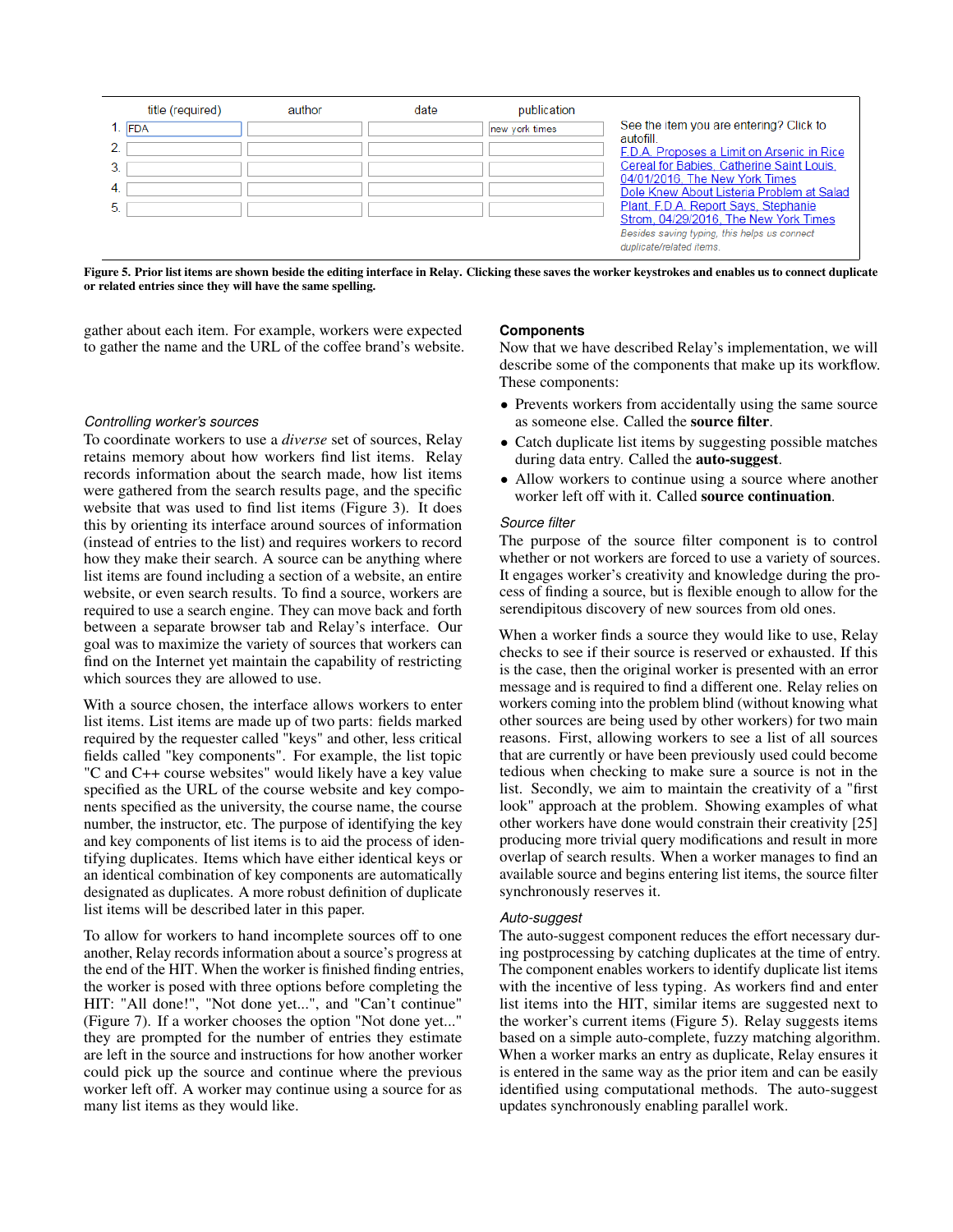|                                                                                  | Your task is to find 5 new items for our list. You have some choices about where to find them. Each HIT should have one source.                                                                                                                                                                                                                                                                                                                                                                                                                                                                                                                                                                                                                               |
|----------------------------------------------------------------------------------|---------------------------------------------------------------------------------------------------------------------------------------------------------------------------------------------------------------------------------------------------------------------------------------------------------------------------------------------------------------------------------------------------------------------------------------------------------------------------------------------------------------------------------------------------------------------------------------------------------------------------------------------------------------------------------------------------------------------------------------------------------------|
| © Continue where another worker left off                                         | Previous workers started entering these, but did not enter all of the items.<br>◯ List at The New York Times : Food Safety – Several<br>○ List at Food Safety Magazine: Current Issue - 100<br>© List at Foodsafety.gov : Keep Food Safe Blog - 50+<br>• List at Centers for Disease Control and Prevention : List of Selected Multistate Foodborne<br>Outbreak Investigations - 3 2016 articles                                                                                                                                                                                                                                                                                                                                                              |
| ○ Search Google                                                                  |                                                                                                                                                                                                                                                                                                                                                                                                                                                                                                                                                                                                                                                                                                                                                               |
| ◯ Search another site                                                            | <b>Instructions:</b> Click here to go to Centers for Disease Control and Prevention. Ensure that<br>you are in the List of Selected Multistate Foodborne Outbreak Investigations section of the site<br>and the results are sorted by Date. You are continuing where a previous worker left off. So<br>far, 5 items have been entered. The last item entered was Multistate Outbreak of Shiga toxin-<br>producing Escherichia coli O157 Infections Linked to Alfalfa Sprouts Produced by Jack & The<br>Green Sprouts (Final Update), Centers for Disease Control and Prevention, 03/25/2016,<br>Centers for Disease Control and Prevention. Starting from just after that one, find at least 5<br>items that match the criteria (above) and enter them below. |
|                                                                                  | The last worker left these instructions: "I entered the most recent five food-borne outbreak<br>articles in 2016. The remaining 3 outbreaks still need to be entered."                                                                                                                                                                                                                                                                                                                                                                                                                                                                                                                                                                                        |
| Note: A "source" is a place where you find list items, not the list item itself. |                                                                                                                                                                                                                                                                                                                                                                                                                                                                                                                                                                                                                                                                                                                                                               |

<span id="page-4-0"></span>Figure 6. Relay handing off sources between workers with source continuation enabled

The auto-suggest represents a step toward the goal of paying workers proportionally to the effort they expend. Achieving this goal is difficult in the task of list generation because an increasing list size leads to increased effort to find new list items. A potential solution to this problem is to escalate the price per item as the list becomes longer. This solution relies on a good estimation of the time it will take workers to find a unique item, an estimation that would have to take into consideration many factors and would likely have large fluctuations from HIT to HIT. The auto-suggest advocates that the requester pay a flat rate per list item (unique or not), rely on an estimator to find such a rate, and take on the fluctuations in item-to-item price knowing that the aggregate of such fluctuations will balance out. This approach incentives the use of good sources and efficient acquisition of list items, an incentive that aligns both the requester's and workers' objectives.

# *Source continuation*

Relay reuses sources that are effective by allowing workers to hand them off to one another. The hand off is performed in two steps: first a worker describes where they are in their source and second a worker picks up from where the previous worker left off. Step one is completed after finding list items. As seen in Figure [7](#page-5-0) workers describe how many items are left and how the next worker can pick up from where they left off. The second step is done when the next worker is choosing a source (see Figure [6\)](#page-4-0). When source continuation is active, workers are given the option to "Continue where another worker left off." instead of finding a new source. Clicking this option reveals a list of sources that can be continued along with the remaining item predictions made by previous workers. After picking a source, workers are informed about how to pick up from where the last worker left off.

# **STUDY**

We designed our study to evaluate the following hypotheses:

*H1*: The source filter component will lead to more efficient list item acquisition due to improved diversity of sources.

*H2:* The use of the auto-suggest component will lead to a better system prediction of the number of unique items and will save workers typing time for suggested items that they would otherwise enter manually.

*H3:* The addition of the source continuation component with the source filter component will lead to more efficient list item acquisition due to more comprehensive coverage of sources.

*H4:* The combination of these components into the SOE workflow will lead to better efficiency than any one component alone, without compromising the system's ability to predict unique items.

We tested these hypotheses by running Relay on four topics and two sizes as shown in Table [1.](#page-5-1) We chose these list topics because they meet the following criteria:

- 1. They are of factual nature (e.g., verifiable events).
- 2. Searching for list items requires more than trivial web searching skills (i.e. no existing API will return a comprehensive list of results).
- 3. They represent a realistic list of interest to requesters.

For each of the chosen list topics, anonymous workers from the crowd were recruited off of AMT's marketplace and randomly assigned a treatment. Workers were limited to five entries per HIT, but were allowed to complete multiple HITs (retaining the treatment they were assigned). In this way, workers were allowed to contribute as much or little to our list as they desired. They were paid  $30¢$  per list item that they added.

# **Metrics**

Relay was designed to let workers contribute as much or little as they want. To neutralize the effects of an unbalanced distribution of work between workers, we created four metrics to measure various aspects of list quality that can be calculated per HIT submission (only including HITs with five entries). The first three metrics were used to evaluate all hypotheses while the last metric was used to evaluate H2 and H4.

We define worker efficiency as follows:

worker efficiency  $=$   $\frac{\text{# unique entries}}{\sqrt{1-\frac{1}{2}} \cdot \frac{1}{2}}$ worker time (minutes)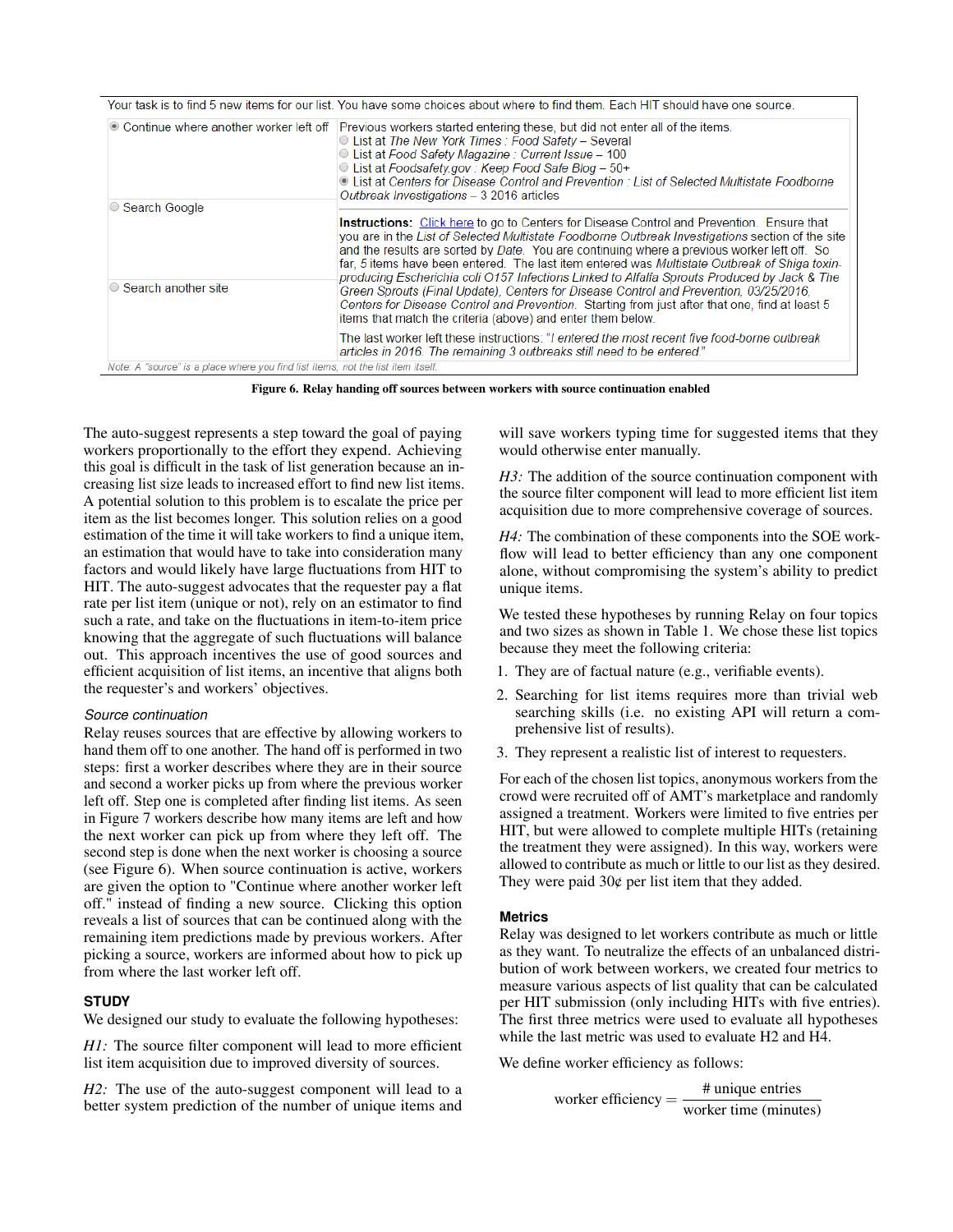| All donel                                                                                                                                            | Can't continue<br>Not done yet                                    |                           |  |
|------------------------------------------------------------------------------------------------------------------------------------------------------|-------------------------------------------------------------------|---------------------------|--|
| no more items left                                                                                                                                   | there's more to get here                                          | unreasonable / impossible |  |
| Found all that you can (within reason) in this source? Mark it as All Done, even if you couldn't<br>find all 5 items. We will still approve the HIT. |                                                                   |                           |  |
| How much is left to do?                                                                                                                              |                                                                   |                           |  |
|                                                                                                                                                      | A rough estimate or quess is fine. Example: "about 30 items left" |                           |  |
|                                                                                                                                                      | Tell the next worker how to pick up where you left off.           |                           |  |
|                                                                                                                                                      |                                                                   |                           |  |
|                                                                                                                                                      |                                                                   |                           |  |

<span id="page-5-0"></span>Figure 7. Relay instructions to the next worker

Worker efficiency is the primary metric for evaluating the unique item throughput. We calculated this metric for every HIT that was submitted and aggregated all HITs in each list for a list-wide measurement. While this metric is useful for measuring end-to-end efficiency, we were also interesting in some of the components that make up that efficiency such as:

search efficiency = 
$$
\frac{\text{# total entries}}{\text{worker time (minutes)}}
$$

We used this metric to measure the rate at which workers were finding list items, regardless of uniqueness. We again calculating it for each HIT and aggregated across lists. Another component we measured was:

uniqueness = 
$$
\frac{\text{\# unique entries}}{\text{\# total entries}}
$$

Uniqueness was used to measure the fraction of unique list items in a given list. It was calculated in the same was as the prior two metrics. Finally:

$$
accuracy = \frac{\# caught duplicate entries}{\# duplicate entries}
$$

This final metric was used to measure the system's ability to detect duplicate list items (accuracy of its prediction). It was also calculated at the HIT level, but only included HITs that had at least one duplicate.

We measured worker time by aggregating the time it takes workers to find a source and five list items. HITs that contained less than five list items were not included in the analysis because the time it takes workers to complete the interface components related to entering a source could skew the results. Also, HITs that took a substantially greater amount of time compared to that of other HITs were treated as outliers and were not included in the analysis.

Duplicates were counted by the time-order of HIT submission. In other words, if a worker submitted a HIT with five unique list items and another worker submits a HIT containing four new items and one overlapping list item, we would mark the second HIT as containing a duplicate and the first HIT as containing no duplicates (instead of marking both HITs as containing a duplicate).

## **Treatments**

We created a set of five treatments to test the necessity of each component in our workflow and to test our hypotheses of how they behave when singled out. Each treatment was independent of the others, having no components populate or

| List Topic                             | Target # entries |
|----------------------------------------|------------------|
| United States demonstrations that      | 100              |
| were violent or lead to violence       |                  |
| tourist attractions in Austin, Texas   | 100              |
| publications, articles, and blog posts | 200              |
| about food safety                      |                  |
| research talks in university computer  | 200              |
| science departments                    |                  |

<span id="page-5-1"></span>Table 1. List topics and the number of list items we requested. Note: the above numbers represent the total number of list items we gathered from the crowd for each treatment. The gathered lists contained duplicates, so the number of unique entries was less than requested and varied depending on the treatment.

interact with list items found by workers in other treatments. All treatments gathered approximately the same number of list items. The treatments were configured as follows:

- 1. Control (all hypotheses): All components were disabled to resemble a non-SOE baseline. Workers were asked to find five list items and the source they used. Note: Duplicates can still be caught, but only if they have the same spelling.
- 2. Source filter enabled (H1): The source filter was enabled by itself to test the case where sources are controlled and workers find a unique one before finding items.
- 3. Auto-suggest enabled (H2): Auto-suggest was enabled alone to test the case where potential duplicates are suggested while workers enter their items into the form.
- 4. Source filter and source continuation enabled together (H3): Both the source filter and source continuation components were enabled to single out the source continuation strategy. Note: Source continuation cannot be tested without the source filter for practical reasons —sources must be controlled in order to hand them off between workers.
- 5. All components enabled (all hypotheses): All components were enabled to demonstrate the full potential of SOE.

### *The baseline*

A requester who wishes to use the crowd for list generation might simply ask workers to add an item to their list (as Trushkowsky et al. did). We ask workers to also provide the source that they use. This was done for two reasons:

- For most applications, the integrity of data acquired by workers matters to the requester. Asking workers to provide their source serves as the easiest way to check for errors.
- Including overhead time (the time it takes workers to type) their source into the interface) makes our evaluation implementation independent. Since all treatments have equivalent overhead, the only variables manipulated are the components, which are generalizable to other types of crowd tasks.

## **Rater**

To evaluate Relay, we hired a third party rater to avoid any bias. The third party was instructed to mark items as irrelevant if they do not meet the specific criteria of our list or if it is obvious to the third party that the list item is not a true instance or event. We instructed the third party to mark items as duplicate if they meet any of the following criteria: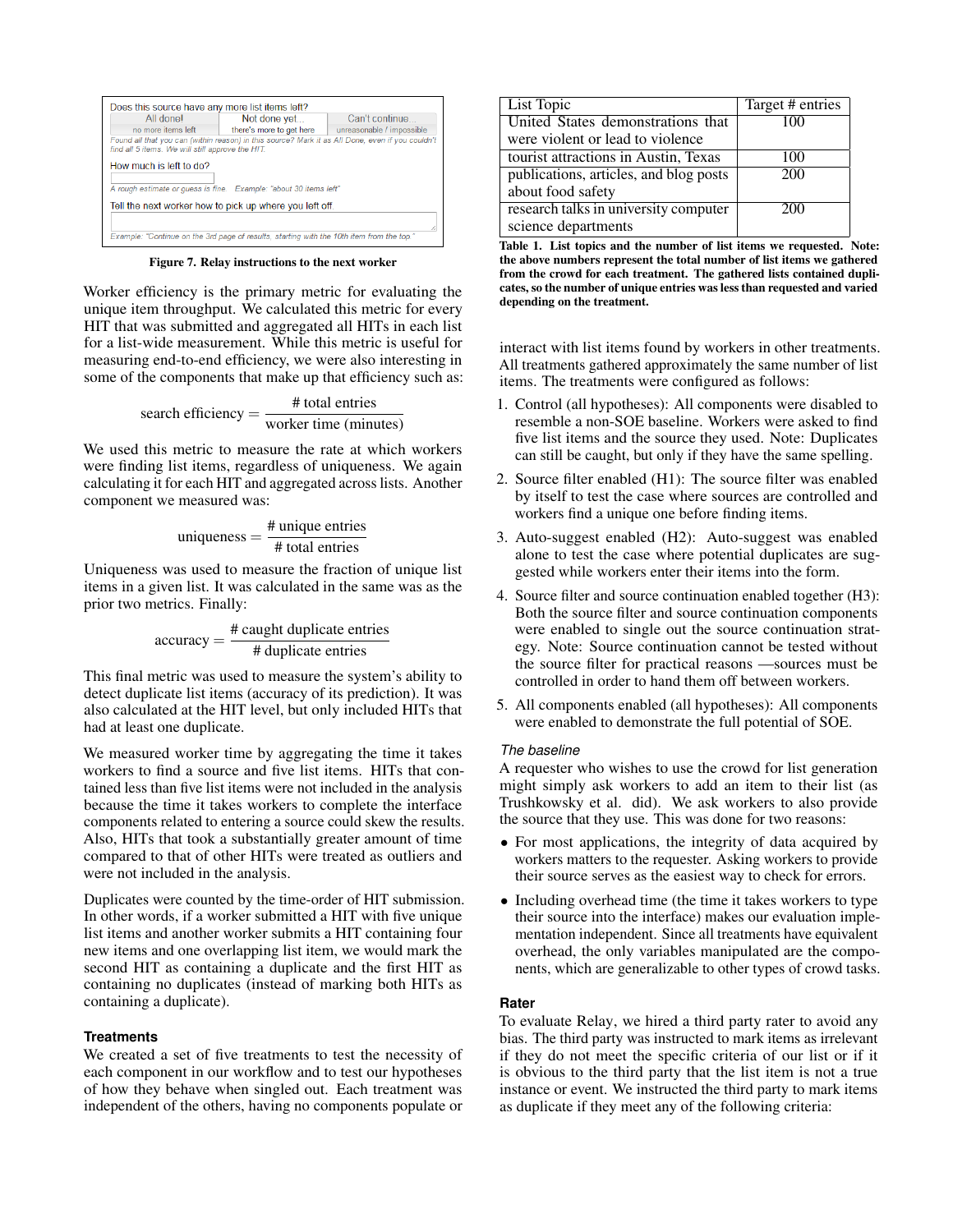| <b>Treatment</b>                   | # workers | # HITs |
|------------------------------------|-----------|--------|
| Control                            | 53        | 105    |
| Source filter enabled              | ۲4        | 111    |
| All features enabled               | 36        | 98     |
| Auto-suggest enabled               | 70        | 110    |
| Source filter and source continua- | 62        | 118    |
| tion enabled                       |           |        |

<span id="page-6-0"></span>Table 2. Number of workers recruited and number of HITs completed over the course of our experiments for each treatment. Note: workers were allowed to complete multiple HITs and each HIT was used as a single data point in our analysis.

- 1. The list item has an identical key field as another list item (the field that uniquely identifies the item).
- 2. All completed fields of the list item (even if misspelled, shortened, or referred to by a different name) point to the same instance or event as another list item.
- 3. The list item matches an instance or event but has an incorrect field (and if taken verbatim would not point to any instance or event), it is up to the third party to correct the error before assessing criteria (2).

# **RESULTS**

We found that the auto-suggest works independently to improve accuracy, but that all components must be enabled to see an improvement in worker efficiency, demonstrating full support for H2 and H4 partial support for H3, and no support for H1 (number of workers recruited per treatment is shown in Table [2\)](#page-6-0). Additionally, we looked into some of the reasons that might have caused components to fail individually, but synergize when enabled together such as whether workers were incentivized correctly with the auto-suggest enabled or if the mistakes of some workers compounded into mistakes by others. Finally, we report some of the more practical benefits of our strategies, such as improvements in end-to-end time and cost. For the rest of this section, we will discuss how our system components can be used to improve accuracy and worker efficiency, how they effected the data quality, and the practical benefits that can be expected when they are enabled.

#### **Auto-suggest improves accuracy**

After enabling the auto-suggest, we saw improvements in accuracy over the control demonstrating support for H2. We performed a robust one-way ANOVA test across all five conditions and saw statistical significance (F(4, 84.73) = 16.43,  $p \lt \theta$ 0.001). The presence of the source filter and source continuation had no significant effect on accuracy (Figure [8\)](#page-6-1). We found that the auto-suggest performed the best on list topics that have the most fluid of list items (i.e. multiple names/spellings of the same list item).

The auto-suggest was the only component that lead to an increase in the accuracy. Enabling the source filter alone and enabling the source filter and source continuation together lead to a non-significant change. Additionally, there was no significant difference between enabling all features and enabling only the auto-suggest. The increase in accuracy when the auto-suggest was enabled alone (mean  $= 0.74$ , std  $= 0.38$ ) was significant over the control (mean =  $0.33$ , std =  $0.42$ ) with a p-value < 0.001. The increase when all features were enabled (mean =  $0.61$ , std =  $0.14$ ) was also significant (p =  $0.003$ ).



<span id="page-6-1"></span>Figure 8. Enabling the auto-suggest leads to a substantial increase in accuracy. Enabling the source filter and/or source continuation had no significant effect on accuracy.

List topics with list items that have the largest room for variability saw the greatest improvements in accuracy. For example, the research talks list topic contained many fields that, without the auto-suggest, were likely to be entered into the form the same way by workers. These field types, such as the "URL", "date", and "speaker" stayed mostly consistent across sources. The auto-suggest was the least beneficial in this case because the control had a high accuracy already. By comparison, the United States demonstrations list topic may have different spellings, orderings, or aliases for each demonstration. Sources contained different versions of the same demonstrations, thereby leading to poor accuracy in the control. The auto-suggest was most effective in these scenarios showing that workers actively resolved entities.

#### **Improving worker efficiency**

We found that enabling features by themselves leads to a decrease in performance; however, enabling all features together lead to a large increase in performance (see Figure [9](#page-7-0) and Figure [10\)](#page-7-1) demonstrating no support for H1, partial support for H3, and full support for H4. A robust one-way ANOVA test on uniqueness, search efficiency, and worker efficiency reveals statistical significance between the conditions (F(4, 159.01)  $= 4.89$ ,  $p < 0.001$ ,  $F(4, 153.6) = 12.81$ ,  $p < 0.001$ , and  $F(4, 153.6) = 12.81$  $114.94$ ) = 12.33, p < 0.001 respectively). We will now discuss how each feature affected efficiency metrics.

#### *Source continuation improves uniqueness*

When the source filter was evaluated by itself we saw a decrease in search efficiency and worker efficiency and a nonsignificant change in uniqueness over the control. By itself the source filter had a mean search efficiency of 0.62 and standard deviation of 0.47 while the control had mean 0.93 and standard deviation of 0.47 ( $p = 0.003$ ). Worker efficiency showed the same relationship (mean =  $0.45$ , std =  $0.44$  vs. mean =  $0.70$ ,  $std = 0.72$ ,  $p = 0.039$ .

While enabling the source filter by itself lead to no change in uniqueness, we found that combining it with source continuation leads to an increase in uniqueness (mean  $= 0.76$ , std  $= 0.30$ ,  $p = 0.043$ . This indicates that the source filter and source continuation together achieve part of their intended purpose: more unique entries.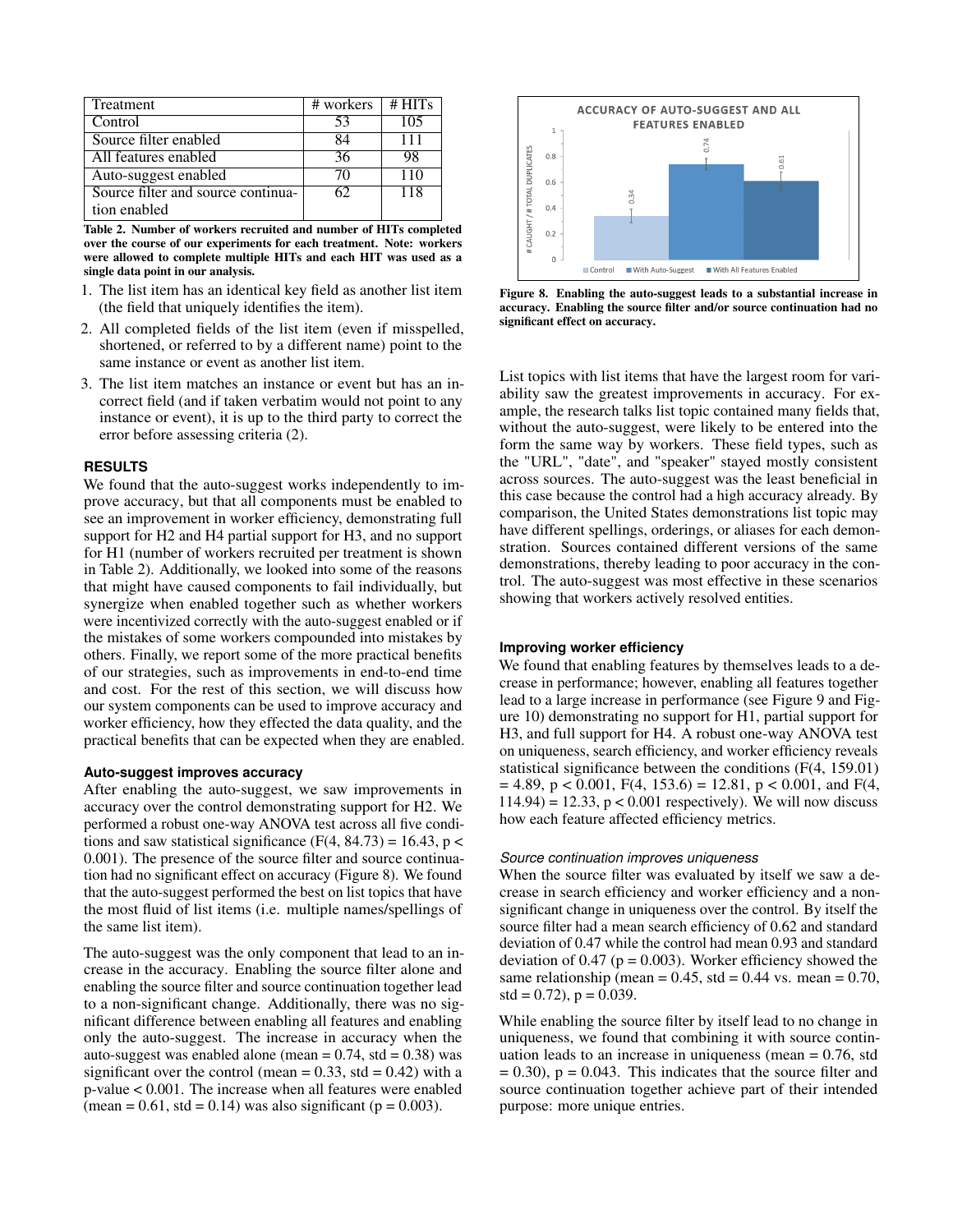

<span id="page-7-0"></span>Figure 9. Enabling features alone leads to a decrease in performance. Note: The "Auto-Suggest Alone" uniqueness and search efficiency metrics and the "Source Filter Alone" uniqueness metric were not significantly different from the control.

Contrary to H1 we found that enabling the source filter alone leads to worse efficiency. This demonstrates that using the component adds overhead and is not beneficial by itself, but (as we will discuss shortly) at the benefit of added organization for other components to take advantage of. The added overhead manifests itself when workers are forced to find a unique source that is possibly further down the search results and less prolific than a more intuitive one at the top of the search results. We expected that this organization would provide us with a diversity of sources, lead to a diversity of list items, and thereby outweigh the cost. While we did see a diversity of sources and list items, the cost was too great for compensation.

Organization alone was not enough to see a performance benefit; however, it provides us with a means to apply other techniques that do see a performance benefit. Source continuation is an example of a technique that requires organization (How do you hand off work if you do not have a place to hand it off from?). When we added source continuation in addition to the source filter, we saw a statistically significant performance improvement in uniqueness, but not in search efficiency or worker efficiency. This result partially supports our hypothesis (H3) that we would see greater coverage of sources (as can be seen by the increase in uniqueness), but the added overhead was still too great to see an improvement in efficiency. We will later discuss how using the auto-suggest in combination with this strategy lead to faster list item acquisition while maintaining this improved uniqueness.

To ensure that the task hand-off present in the source continuation component was working as intended, we split the source continuation treatment into two conditions: list items contained within sources that were handed-off at least one time and list items contained within sources that were not handed-off. We performed a Wilcoxon rank sum test against these two conditions and found that they were statistically significant (W = 916,  $p < 0.001$ ). Items from sources that were handed-off at least one time averaged a uniqueness of 0.86 compared to the average of 0.62 of items from sources that were not handed-off. This indicates that workers were successful in picking up work from previous workers.

Looking closer at the instructions workers left for one another reveals that their instructions were helpful (see Table [3\)](#page-7-2). Most workers provided instructions with some sort of useful information for the next worker. For example:



<span id="page-7-1"></span>Figure 10. Enabling multiple features at once leads to an increase in uniqueness while enabling all features leads to an increase in search efficiency and worker efficiency.

### *"Last date was 6-14-2016, so go forward from there."*

represents a typical hand-off instruction from workers. It mentions the item the worker left off with (which is not useful because it is automatically recorded) and how to proceed to find new items. The fewest number of workers provided the highest quality of instructions: information about the source's structure. For example, one worker left the instructions:

*"When you search 'Tourist attractions Austin Texas', there is a list that appears on the top on the page. I left off at the bottom of the 4th column (I did not include parks because there isn't a phone number to list)."*

This demonstrates a successful hand-off of work on a nontrivially formatted webpage. In contrast, a few workers provided information that could be misleading to the next worker: a search engine results page entry. For example:

# *"Continue from result number 6 on the first page."*

could be misleading because the next worker might have a different result number six than the previous worker. Yet other workers provided no relevant information for the next worker. Commonly, workers in this category provided only their current website in their instructions:

#### *"http://foodbabe.com/investigations/"*

Worker's sources are recorded at the time of reservation, so this information provides no usefulness to the next worker.

Looking at the estimations workers made (of the number of list items remaining in the source they were using) reveals that approximately half of the estimates were reasonable and helpful, but another half were unreasonable or unhelpful (see Table [4\)](#page-8-0). We found that workers were good at making estimates when there were few items remaining in the source, but as the source becomes larger and more complex, workers tend to make unreasonably large or non-specific estimates. The larger the source, the more factors workers must take into

| Criteria                                  | % Instructions |
|-------------------------------------------|----------------|
| Mentions website on results page          |                |
| Mentions item on website.                 | 65             |
| Mentions detail specific to the structure | 15             |
| of the website                            |                |
| Mentions none of the above                | 15             |

<span id="page-7-2"></span>Table 3. Hand-off instructions labelled by their contribution. Note: Many instructions fit multiple categories, so the right sums to more than 100%.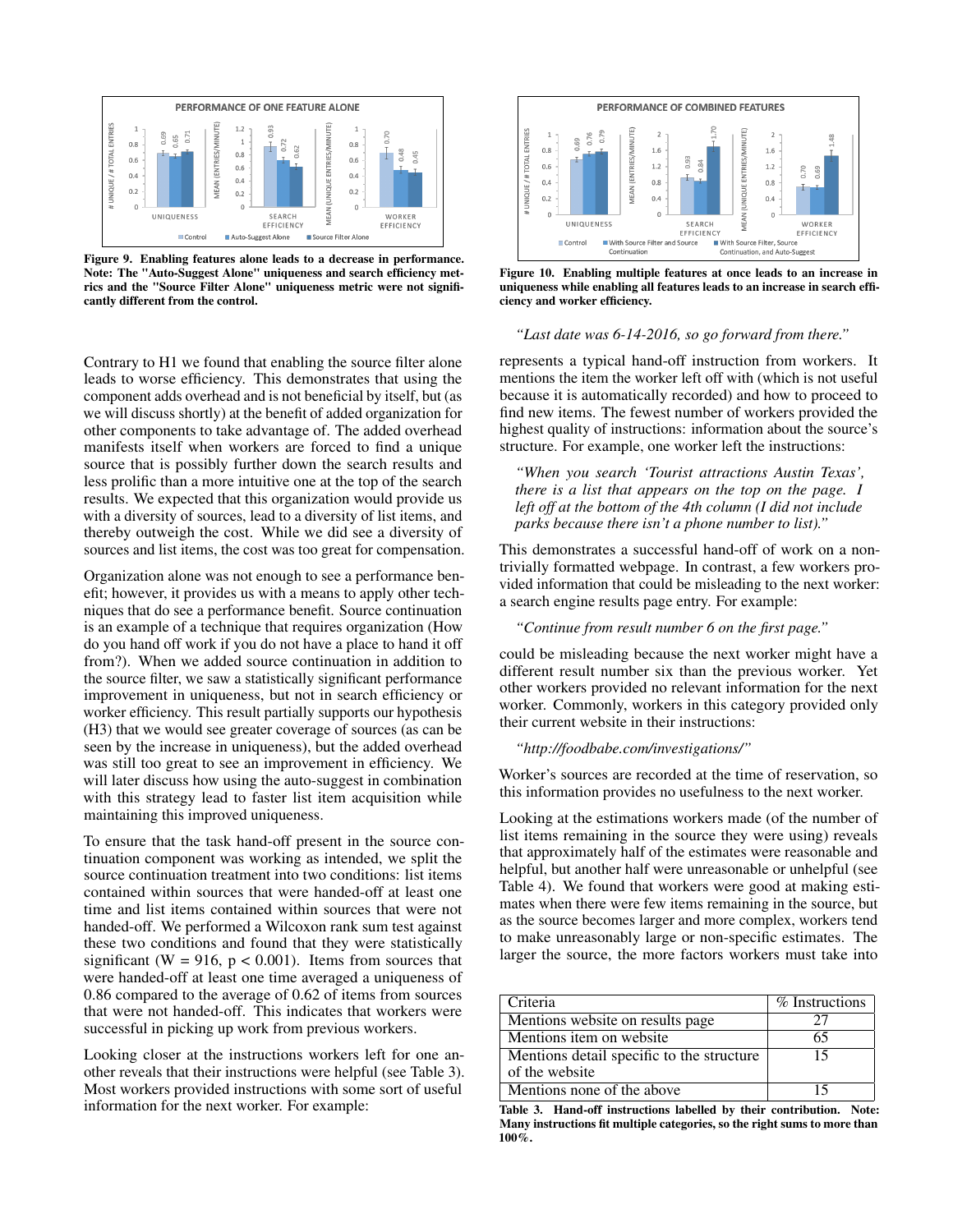| <b>Estimate Range</b> | % Estimates Provided |
|-----------------------|----------------------|
| < 50                  |                      |
| [50, 100)             | $\Lambda$            |
| [100, 200]            |                      |
| $>= 200$              | 29                   |
| Non-Specific          |                      |

<span id="page-8-0"></span>Table 4. Workers estimated how many items were left in their source during the hand-off. We categorized them according to the range their estimates fell into.

consideration when making an estimate, many that they would not naturally take into consideration (such as the decreasing relevance of a search results page). A purely computational estimator (such as the estimator Trushkowsky et. al. introduced for the combination of all sources) might replace crowd estimates in these settings.

### *Putting it all together*

Our final condition enables all components to demonstrate the full potential of our workflow. Under this condition we saw an increase in search efficiency and worker efficiency while maintaining no significant change in uniqueness from the source filter and source continuation case (mean  $= 1.70$ , std  $= 1.30$ ) and mean  $= 1.48$ , std  $= 1.36$  respectively) demonstrating full support for H4. Unexpectedly, we found that enabling the auto-suggest in combination with the source filter and source continuation components provided the additional benefit of saved typing time. Since the auto-suggest fills in items when identified as duplicate, workers were more easily able to move onto new items within their source. In contrast, enabling the auto-suggest by itself did not benefit from saved typing time because, without the source filter, workers had no requirement to find unique sources and thereby duplicated them. Autofilling with a duplicate source just leads to faster acquisition of duplicate list items and no improved efficiency. Most importantly, this finding motivates the need for the complexity SOE introduces and that its components synergize to lead to an overall improvement.

### **Data quality**

In addition to the previous analyses, we evaluated the quality of data we received from workers. We looked into two aspects of data quality: intentional gaming of the system and whether our components caused workers to stray from the criteria, providing us with more irrelevant entries.

### *Were workers incentivized correctly?*

The auto-suggest component enabled workers to see duplicate list items and to click on them to automatically fill in the item. It is possible that workers abused this feature to quickly enumerate items, thereby making more money. We performed analysis and verification to answer this question. Out of 3000 entries, 253 exactly matched an an entry by a prior worker. We consider abuse to be when a worker lists an item in their form that cannot be found at the source they specified. We could not check 120 entries because, most commonly, they were news/calendar sites that no longer cover the time period of the given list items. We checked the remaining 133 items manually. With auto-suggest enabled, 4/109 (3.7%) were not found at the stated source. Without auto-suggest, 1/24

| List topic   | % Time Improvement | % Cost Improvement |
|--------------|--------------------|--------------------|
| Protests     | 32.76              | 22.64              |
| Austin       | 167.90             | 23.33              |
| Articles     | 21.66              | 10.42              |
| <b>Talks</b> | $-28.42$           | 11.32              |

<span id="page-8-1"></span>Table 5. Relay saw improvements in both end-to-end time and cost in virtually every list topic.

(4.2%) were not found. A chi-squared test found no significant difference (i.e., no significant evidence of abuse).

The low rate of cheating is by design. One reason to require workers to provide us with a source at the front of the HIT is because of the potential audit trail it leaves behind. To notify workers of this potential, we included the following line in the HIT: "We will be spot-checking to verify that list entries are at the selected sources".

#### *Did workers follow the list criteria?*

Another important aspect of data quality is the potential for our components to compound errors made by previous workers. This could manifest itself in compounding deviations from the list criteria when workers see incorrect entries made by other workers when suggested by the auto-suggest component or when they read bad instructions given by the source continuation component.

Our 3rd-party rater reviewed all 3066 list entries and flagged 66 (2.1%) that violated our original list criteria. These were excluded from our analysis. Since the criteria were presented in the same way regardless of treatment, we would not expect any effect on relevance, and thus we assume the 66 (2.1%) irrelevant items were due to inattentive workers.

To verify this assumption, we used a chi-square significance test to compare the number of irrelevant entries between the different conditions. Since workers contributed varying numbers of items, and in some cases repeated similar mistakes, we compared the number of workers who made at least one mistake. On this metric, there was no significant difference between any treatment over the control showing that workers who saw the errors of other workers did not repeat the mistake.

### **What practical benefits can be expected?**

Relay saw improvements in end-to-end time and cost over the control. A summary of the benefits can be seen in Table [5.](#page-8-1) Benefits can be tailored to the needs of the requester. If a requester wishes to optimize for end-to-end time, they can allow more workers to work in parallel; however, they will have to pay more per unique list item. If a requester wishes to optimize for cost, they can limit the number of workers that can work in parallel but will experience a longer wait time.

# **DISCUSSION AND FUTURE WORK**

Our findings have several implications for the future of research into crowdsourced enumeration queries and to research into crowdsourcing workflows. We will first discuss the costs versus benefits trade-off that our workflow introduces, then discuss the parallels and contrasts of Relay's workflow to the workflows present in other forms of labor, and conclude with a way to improve upon our technique in future work.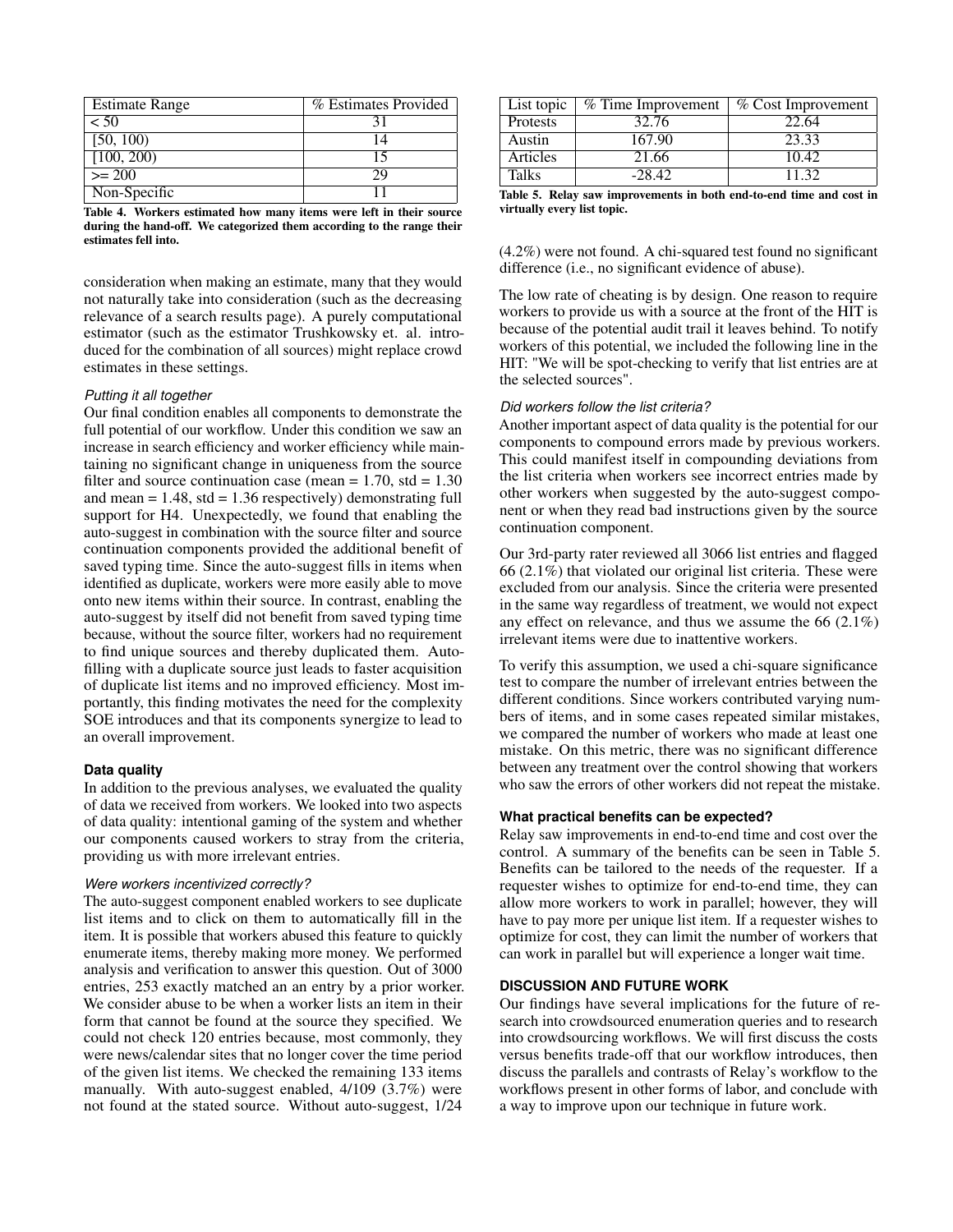# **Costs and benefits**

SOE leads to a significant improvement in the efficiency of crowd workers and accuracy of system duplicate prediction. Contrary to our hypothesis, we found that using just a part of our workflow, the source filter, came at the cost of significantly increased overhead. Singling out a second piece of our workflow, source continuation, lead to yet more increased overhead due to the time it takes workers to fill out hand-off instructions, but it did lead to the expected improvement in coverage of sources and overall uniqueness. Singling out a third piece of the workflow, the auto-suggest, did not introduce any costs, but by itself we only saw the benefit of improved accuracy. It was only until all components were enabled that we saw the overhead of the source filter and source continuation pay dividends (i.e. increased uniqueness due to better extraction of sources and saved typing time from the auto-suggest). These findings demonstrate the robustness of our workflow: each of its components play a vital role in its success and that they should not be used by themselves. This is consistent with prior findings in other types of crowd workflows. That is, that some components introduce an up-front cost, but later benefit from the supplementary organization [\[12,](#page-10-20) [28\]](#page-10-21). Future work might make additional use of the organization manifested in our workflow.

## **Parallels and contrasts to Relay's workflow**

A core benefit of our workflow is that it allows for the division of labor along fluid boundaries. This is done by allowing workers to define what their source is (whether it be search terms, an entire website, or part of a website) enabling both the serendipitous discovery of new sources from old ones and incentives for the workers to draw distinctions between sources on meaningful boundaries. This contrasts with the typical organizational structures of crowdsourcing workflows that enforce rigid boundaries through divide-and-conquer techniques. We demonstrated that our style works well for the list enumeration task, but it might apply to other kinds of work.

Additionally, our workflow parallels the way many offline organizations manage work, where a fluid division of labor is critical to success. For example, software engineering tasks are usually divided along boundaries that change over the course of completing the task and as the nuances of the original task are revealed. Relay's workflow brings crowdsourcing one step closer to this kind of fluidity.

## **Mechanisms for quality control**

While the vast majority of workers adhered to the constraints we imposed on them in our four list topics, list topics that require more expertise (such as a list of related works for a paper) would likely see more errors. Imposing mechanisms to check results (such as an extra filtration step) or mechanisms to identify workers with expertise prior to starting the task could be fruitful directions for future improvement.

# **CONCLUSION**

Relay represents a step toward crowd-powered systems that enumerate new datasets rather than operating on existing ones. We advance the work of Trushkowsky et al. by introducing a workflow that greatly improves the efficiency of workers

through intelligent source management. We demonstrated the necessary complexity of our workflow through a thorough examination of each component, showing that singled them out leads to worse or marginal improvement in the quality of the output. We believe the task of list-making is one that will have practical benefits for consumers, businesses, researchers, and other users and organizations. It might even be applied as a first step in a literature review in an unfamiliar area.

Furthermore, Relay takes steps toward preserving the traditional independence of crowd workers. Microtask workers expect to be paid a constant amount per task, but also that the pay be proportional to the effort. Relay has made some effort toward this goal by associating pay with both the task of finding a source and a per-item price. Additionally, our approach represents a step toward drawing divisions of labor along fluid boundaries by allowing workers to define their source according to where items are found. We demonstrate the feasibility of our approach through an evaluation and open up future areas for improvement.

#### <span id="page-9-5"></span>**REFERENCES**

- 1. Saleema Amershi and Meredith Ringel Morris. 2008. CoSearch: a system for co-located collaborative web search. In *Proceedings of the SIGCHI Conference on Human Factors in Computing Systems*. ACM, New York, NY, USA, 1647–1656.
- <span id="page-9-0"></span>2. Michael S Bernstein, Greg Little, Robert C Miller, Björn Hartmann, Mark S Ackerman, David R Karger, David Crowell, and Katrina Panovich. 2015. Soylent: a word processor with a crowd inside. *Commun. ACM* 58, 8 (2015), 85–94.
- <span id="page-9-2"></span>3. Joel Chan, Steven Dang, Peter Kremer, Lucy Guo, and Steven Dow. 2014. Ideagens: A social ideation system for guided crowd brainstorming. In *Second AAAI Conference on Human Computation and Crowdsourcing*. AAAI, Palo Alto CA.
- <span id="page-9-3"></span>4. Gianluca Demartini, Djellel Eddine Difallah, and Philippe Cudré-Mauroux. 2012. ZenCrowd: leveraging probabilistic reasoning and crowdsourcing techniques for large-scale entity linking. In *Proceedings of the 21st international conference on World Wide Web*. ACM, New York, NY, USA, 469–478.
- <span id="page-9-1"></span>5. Michael J Franklin, Donald Kossmann, Tim Kraska, Sukriti Ramesh, and Reynold Xin. 2011. CrowdDB: answering queries with crowdsourcing. In *Proceedings of the 2011 ACM SIGMOD International Conference on Management of data*. ACM, New York, NY, USA, 61–72.
- <span id="page-9-4"></span>6. Chaitanya Gokhale, Sanjib Das, AnHai Doan, Jeffrey F Naughton, Narasimhan Rampalli, Jude Shavlik, and Xiaojin Zhu. 2014. Corleone: Hands-off crowdsourcing for entity matching. In *Proceedings of the 2014 ACM SIGMOD international conference on Management of data*. ACM, New York, NY, USA, 601–612.
- <span id="page-9-6"></span>7. Sai R. Gouravajhala, Youxuan Jiang, Preetraj Kaur, Jarir Chaar, and Walter S Lasecki. 2018. Finding Mnemo: Hybrid Intelligence Memory in a Crowd-Powered Dialog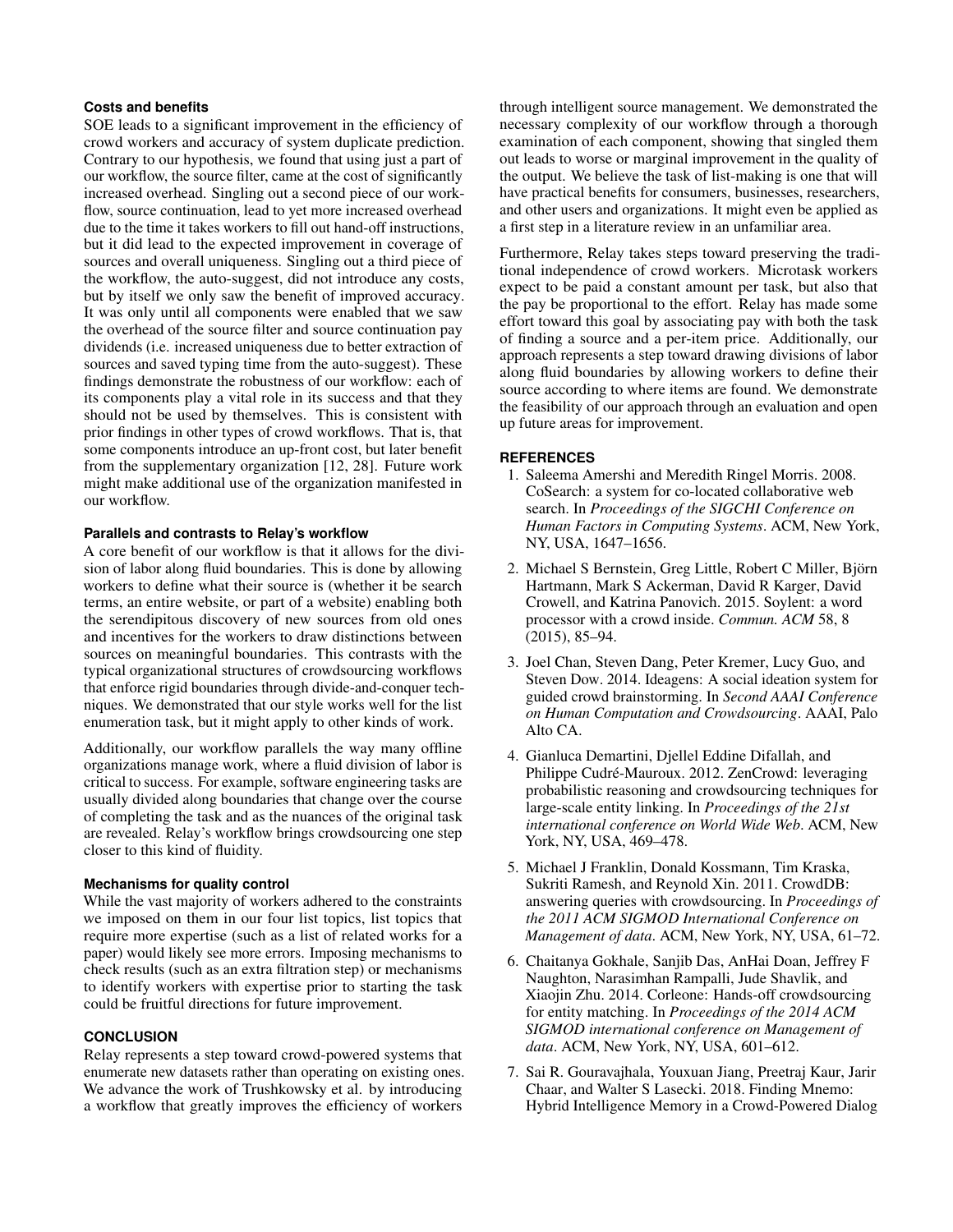System. *Proceedings of Collective Intelligence (CI 2018)* (2018).

- <span id="page-10-6"></span>8. Benoit Groz, Ezra Levin, Isaac Meilijson, and Tova Milo. 2016. Filtering with the crowd: Crowdscreen revisited. In *LIPIcs-Leibniz International Proceedings in Informatics*, Vol. 48. Schloss Dagstuhl-Leibniz-Zentrum fuer Informatik, Dagstuhl, Germany, 12:1–12:18.
- <span id="page-10-16"></span>9. Gary Hsieh and Rafał Kocielnik. 2016. You get who you pay for: The impact of incentives on participation bias. In *Proceedings of the 19th ACM Conference on Computer-Supported Cooperative Work & Social Computing*. ACM, 823–835.
- <span id="page-10-5"></span>10. Gaoping Huang and Alexander J Quinn. 2017. BlueSky: Crowd-powered Uniform Sampling of Idea Spaces. In *Proceedings of the 11th ACM Creativity & Cognition*. ACM, New York, NY, USA.
- <span id="page-10-0"></span>11. Panagiotis G Ipeirotis, Foster Provost, and Jing Wang. 2010. Quality management on amazon mechanical turk. In *Proceedings of the ACM SIGKDD workshop on human computation*. ACM, New York, NY, USA, 64–67.
- <span id="page-10-20"></span>12. Anand Kulkarni, Matthew Can, and Björn Hartmann. 2012. Collaboratively Crowdsourcing Workflows with Turkomatic. In *Proceedings of the ACM 2012 Conference on Computer Supported Cooperative Work (CSCW '12)*. ACM, New York, NY, USA, 1003–1012. DOI: <http://dx.doi.org/10.1145/2145204.2145354>
- <span id="page-10-15"></span>13. Walter S Lasecki, Rachel Wesley, Jeffrey Nichols, Anand Kulkarni, James F Allen, and Jeffrey P Bigham. 2013. Chorus: a crowd-powered conversational assistant. In *Proceedings of the 26th annual ACM symposium on User interface software and technology*. ACM, 151–162.
- <span id="page-10-17"></span>14. Yang Liu and Yiling Chen. 2016. Learning to incentivize: Eliciting effort via output agreement. *arXiv preprint arXiv:1604.04928* (2016).
- <span id="page-10-7"></span>15. Adam Marcus, Eugene Wu, David Karger, Samuel Madden, and Robert Miller. 2011. Human-powered Sorts and Joins. *Proc. VLDB Endow.* 5, 1 (Sept. 2011), 13–24. DOI:<http://dx.doi.org/10.14778/2047485.2047487>
- <span id="page-10-13"></span>16. Meredith Ringel Morris and Eric Horvitz. 2007. SearchTogether: an interface for collaborative web search. In *Proceedings of the 20th annual ACM symposium on User interface software and technology*. ACM, New York, NY, USA, 3–12.
- <span id="page-10-14"></span>17. Meredith Ringel Morris, Jarrod Lombardo, and Daniel Wigdor. 2010. WeSearch: supporting collaborative search and sensemaking on a tabletop display. In *Proceedings of the 2010 ACM conference on Computer supported cooperative work*. ACM, New York, NY, USA, 401–410.
- <span id="page-10-9"></span>18. Aditya Parameswaran, Stephen Boyd, Hector Garcia-Molina, Ashish Gupta, Neoklis Polyzotis, and Jennifer Widom. 2014. Optimal crowd-powered rating and filtering algorithms. *Proceedings of the VLDB Endowment* 7, 9 (2014), 685–696.
- <span id="page-10-3"></span>19. Aditya Parameswaran, Akash Das Sarma, and Vipul Venkataraman. 2016. *Optimizing Open-Ended*

*Crowdsourcing: The Next Frontier in Crowdsourced Data Management*. Technical Report arXiv:1610.05377. arXiv preprint.

- <span id="page-10-11"></span>20. Aditya Parameswaran, Ming Han Teh, Hector Garcia-Molina, and Jennifer Widom. 2013. Datasift: An expressive and accurate crowd-powered search toolkit. In *First AAAI Conference on Human Computation and Crowdsourcing*. AAAI, Palo Alto CA, 112–120.
- <span id="page-10-10"></span>21. Aditya G Parameswaran, Hector Garcia-Molina, Hyunjung Park, Neoklis Polyzotis, Aditya Ramesh, and Jennifer Widom. 2012. Crowdscreen: Algorithms for filtering data with humans. In *Proceedings of the 2012 ACM SIGMOD International Conference on Management of Data*. ACM, New York, NY, USA, 361–372.
- <span id="page-10-12"></span>22. Hyunjung Park, Hector Garcia-Molina, Richard Pang, Neoklis Polyzotis, Aditya Parameswaran, and Jennifer Widom. 2012. Deco: A system for declarative crowdsourcing. *Proceedings of the VLDB Endowment* 5, 12 (2012), 1990–1993.
- <span id="page-10-1"></span>23. Alexander J Quinn and Benjamin B Bederson. 2011. Human computation: a survey and taxonomy of a growing field. In *Proceedings of the SIGCHI conference on human factors in computing systems*. ACM, New York, NY, USA, 1403–1412.
- <span id="page-10-2"></span>24. Victor S Sheng, Foster Provost, and Panagiotis G Ipeirotis. 2008. Get another label? improving data quality and data mining using multiple, noisy labelers. In *Proceedings of the 14th ACM SIGKDD international conference on Knowledge discovery and data mining*. ACM, New York, NY, USA, 614–622.
- <span id="page-10-19"></span>25. Steven M Smith, Thomas B Ward, and Jay S Schumacher. 1993. Constraining effects of examples in a creative generation task. *Memory & Cognition* 21, 6 (1993), 837–845.
- <span id="page-10-4"></span>26. Beth Trushkowsky, Tim Kraska, Michael J Franklin, and Pradyut Sarkar. 2013. Crowdsourced enumeration queries. In *Data Engineering (ICDE), 2013 IEEE 29th International Conference on*. IEEE, Piscataway NJ, 673–684.
- <span id="page-10-8"></span>27. Beth Trushkowsky, Tim Kraska, Michael J Franklin, Purnamrita Sarkar, and Venketaram Ramachandran. 2015. Crowdsourcing enumeration queries: Estimators and interfaces. *IEEE Transactions on Knowledge and Data Engineering* 27, 7 (2015), 1796–1809.
- <span id="page-10-21"></span>28. Melissa A. Valentine, Daniela Retelny, Alexandra To, Negar Rahmati, Tulsee Doshi, and Michael S. Bernstein. 2017. Flash Organizations: Crowdsourcing Complex Work by Structuring Crowds As Organizations. In *Proceedings of the 2017 CHI Conference on Human Factors in Computing Systems (CHI '17)*. ACM, New York, NY, USA, 3523–3537. DOI: <http://dx.doi.org/10.1145/3025453.3025811>
- <span id="page-10-18"></span>29. Luis Von Ahn. 2006. Games with a purpose. *Computer* 39, 6 (2006), 92–94.